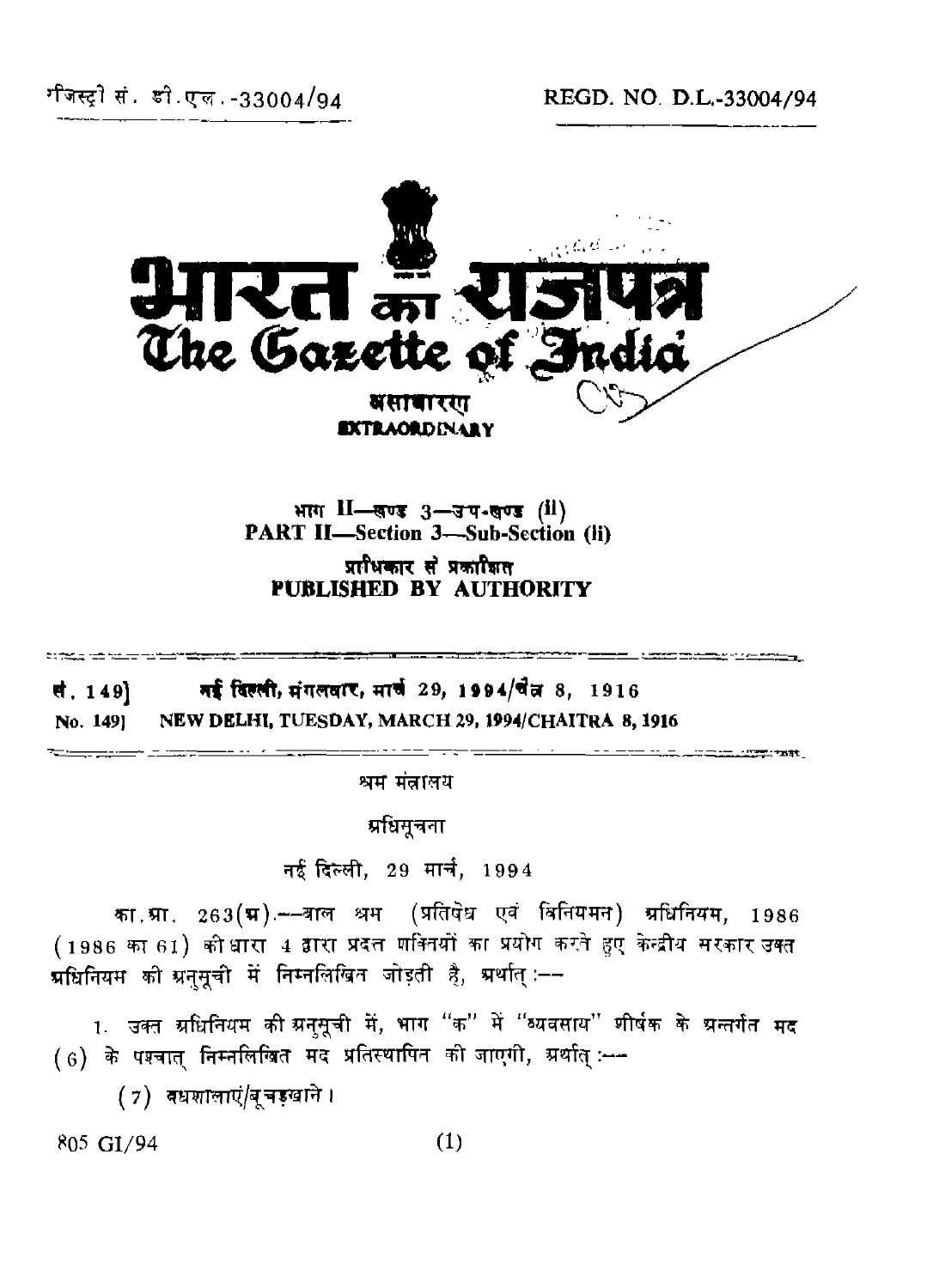**2** THE GAZETTE OF INDIA : EXTRAORDINARY [PART II-SEC. 3(ii)]

2. उक्त प्रधिनियम की ग्रनुसूची में, भाग ख में, "संक्रियाएं" शीर्षक के ग्रन्तर्गत, मद संख्या 14 के पश्चात्, निम्नलिखित मदें और प्रविष्टियां जोड़ी जाएंगी, भ्रयाति :-

- "(15) कारखाना प्रधिनियम, 1948 (1948 का 63) की धारा 2 (गख), में यथा परिभाषित "जोखिमकारी संक्रियाएं" तथा धारा 87 के ग्रन्तर्गत बनाए गए नियमों में यथा भ्रधिमुचित "खतरनाक संक्रियाएं"।
	- (16) कारखाना स्रधिनियम, 1948 (1948 का 63) की धारा 2(ट) (IV) में यथा परिभाषित मद्रण ।
	- (17) काज तथा काजुगिरी छिताई और प्रसंस्करण।

 $\tau$  =  $\tau$  =  $\tau$  =

(18) इलेक्ट्रानिक उद्योगों में टाका लगाने संबंधी संक्रियाएं।

फि. सं. एस-27019/2/92-सी.एल. 1 उपमा श्रीवास्तव. ग्रवर सचिव

## MINISTRY OF LABOUR

## NOTIFICATION

## New Delhi, the 29th March, 1994

S.O. 263(E).—In exercise of the powers conferred by section 4 of the Child Labour (Prohibition & Regulation) Act, 1986 (61 of 1986), the Central Government hereby make the following additions to the schedule to the said Act, namely : $\equiv$ 

- (1) In the Schedule to the said Act, in Part A, under the heading 'Occupations', after item (6), the following item shall be inserted, namely :—
- (7) Abattoirs/ Slaughter Houses.
- (2) Tn the Schedule to the said Act, in Part B, under the heading 'Processes', after item (14), following items and entries shall be inserted, namely :-

"(15) Hazardous processes" as defined in Section 2(cb) and 'dangerous operations' as notified in rules made under section 87 of the Factories Act, 1948 (63 of 1948).